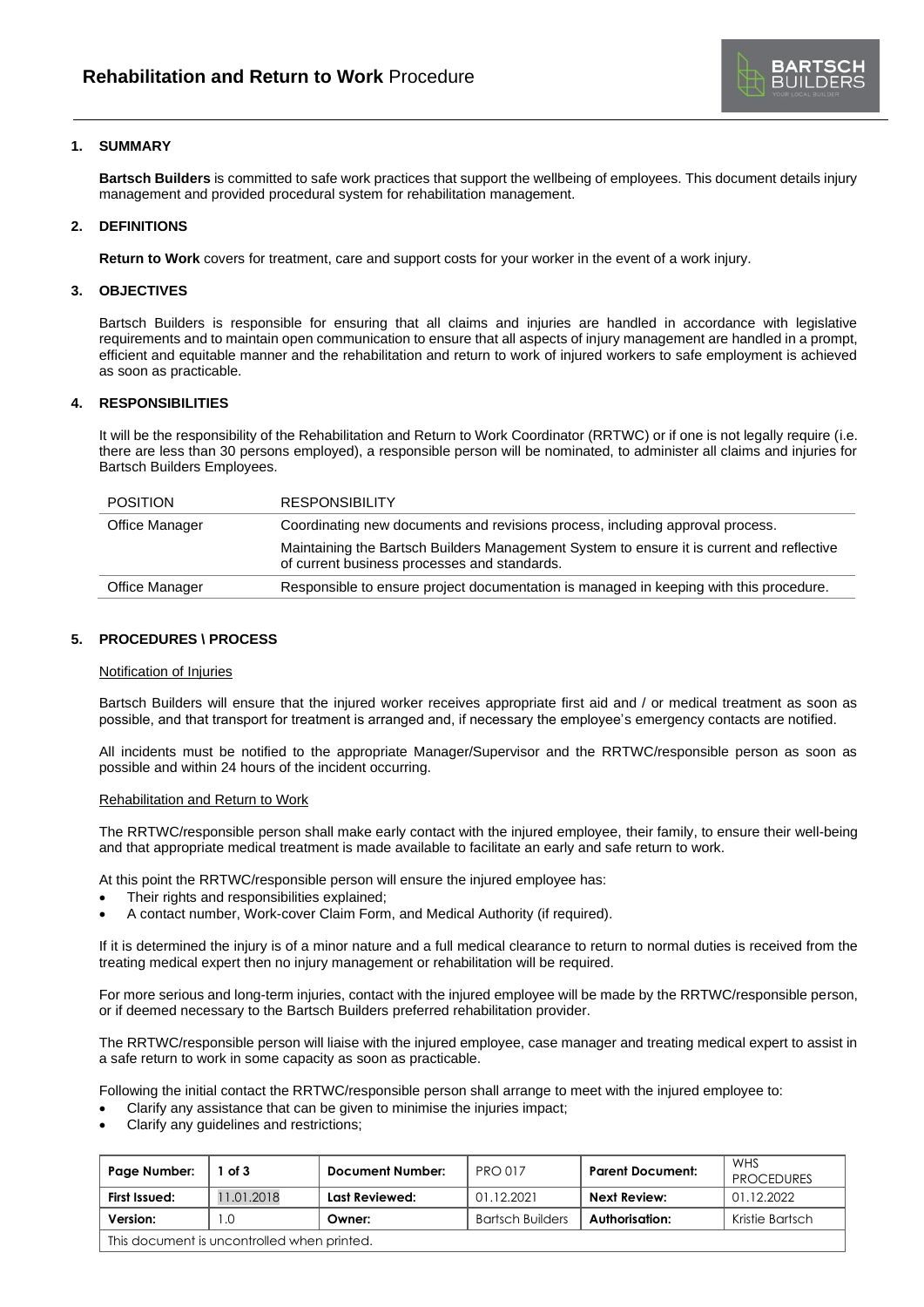

• Discuss the format and content of the Return to Work Plan.

Following a clearance to return to work on modified duties and or reduced hours, the RRTWC/responsible person will liaise again with medical experts, case manager and worksite management to complete a mutually agreeable return to work plan to achieve the optimum work capacity for the injured worker.

Wherever possible, suitable employment will be offered to the injured employee that is consistent with medical advice, and is meaningful, productive and suitable for the injured workers physical and psychological capacity.

Depending on the injured workers individual circumstances, suitable employment may be:

- At the same or a different worksite;
- The same job with modified hours or duties;
- A different job;
- Full or part-time employment.

If suitable employment is not immediately available, Bartsch Builders undertake to provide agreed suitable duties as an interim measure.

The RRTWC/responsible person shall maintain open channels of communication during the rehabilitation to ensure any change in the workers capacity or a clearance to return to normal duties is communicated to the appropriate stakeholders.

During the time from incident reporting through to a successful return to work, the employee has certain rights and responsibilities including:

#### **Responsibilities**

- To report all injuries and incidents within the required time period;
- To undertake the appropriate treatment of the medical experts provided or from the doctor of their choice;
- To participate in the return to work and rehabilitation process;
- To perform the duties agreed upon and detailed the Recovery / return to work plan;
- To abide by all medical advice;
- To maintain open communications with the employer of changes;
- To provide updated documentation to the employer as received.

#### **Rights**

- To obtain a second opinion and have the treating doctor of their choice;
- To be involved in all aspects and decisions during the process;
- Have a representative present at all meetings (e.g. family member, union rep etc.);
- Seek advice before signing any documents;
- Have personal medical information kept private;
- To have a copy of the Return to Work Plan;
- Have an interpreter present at all meetings if required.

#### Records

All records and documentation relating to the claim will be kept confidential and filed in a secured storage facility.

Access will be restricted to staff authorised by Bartsch Builders as being directly involved in injury management.

Bartsch Builders will ensure that a signed medical authority is obtained from the injured employee before exchanging or disclosing any of the information on file.

| Page Number:                                | $2$ of $3$ | <b>Document Number:</b> | <b>PRO 017</b>          | <b>Parent Document:</b> | WHS<br><b>PROCEDURES</b> |
|---------------------------------------------|------------|-------------------------|-------------------------|-------------------------|--------------------------|
| First Issued:                               | 11.01.2018 | Last Reviewed:          | 01.12.2021              | Next Review:            | 01.12.2022               |
| Version:                                    | .0         | Owner:                  | <b>Bartsch Builders</b> | Authorisation:          | Kristie Bartsch          |
| This document is uncontrolled when printed. |            |                         |                         |                         |                          |